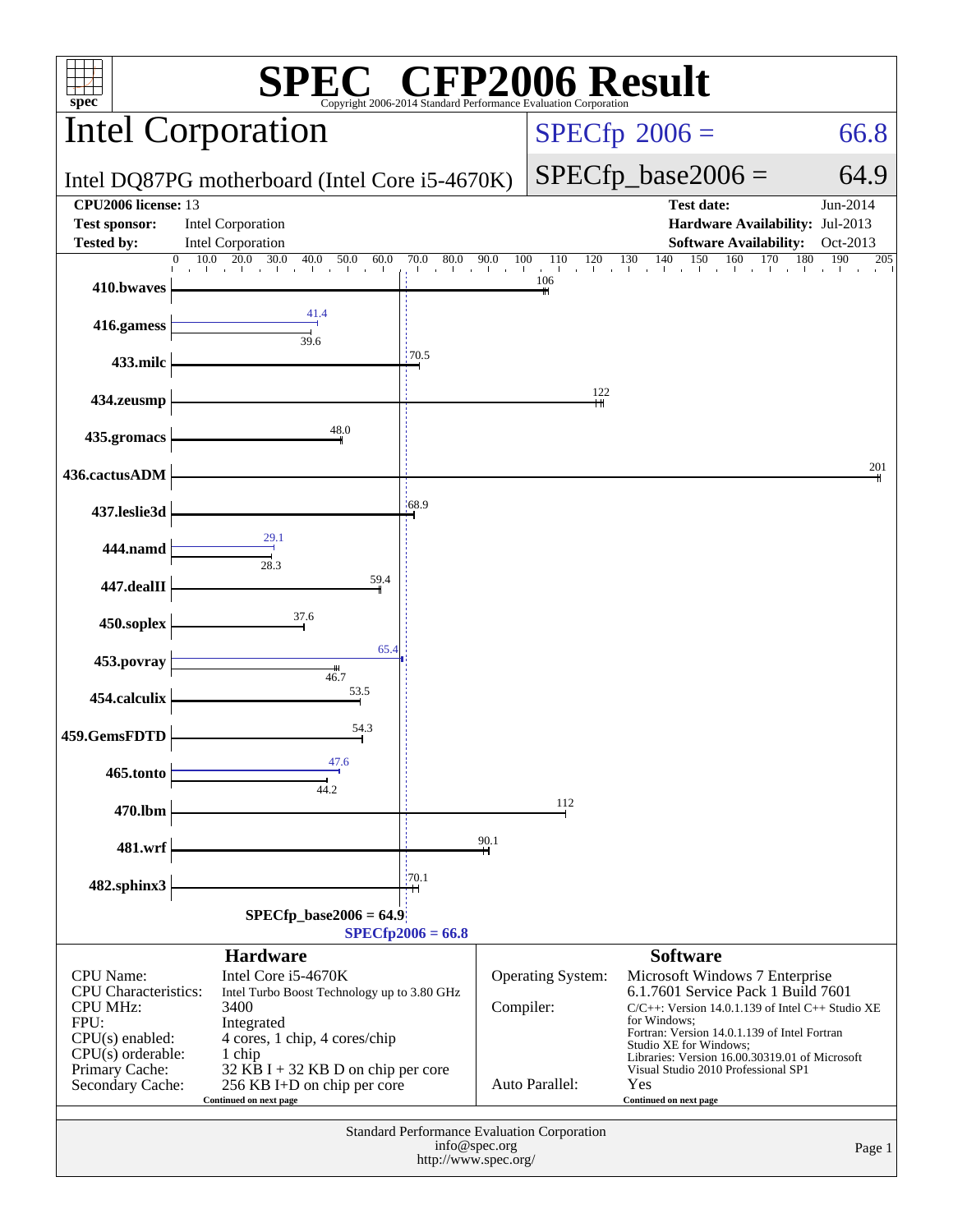

Intel Corporation

#### $SPECTp2006 = 66.8$

Intel DQ87PG motherboard (Intel Core i5-4670K)

 $SPECfp\_base2006 = 64.9$ 

| <b>CPU<sub>2006</sub></b> license: 13                                      |                                                                                                                                |                                                                                                    | <b>Test date:</b><br>$Jun-2014$                                                                                             |
|----------------------------------------------------------------------------|--------------------------------------------------------------------------------------------------------------------------------|----------------------------------------------------------------------------------------------------|-----------------------------------------------------------------------------------------------------------------------------|
| <b>Test sponsor:</b>                                                       | Intel Corporation                                                                                                              |                                                                                                    | Hardware Availability: Jul-2013                                                                                             |
| <b>Tested by:</b>                                                          | <b>Intel Corporation</b>                                                                                                       |                                                                                                    | <b>Software Availability:</b><br>Oct-2013                                                                                   |
| L3 Cache:<br>Other Cache:<br>Memory:<br>Disk Subsystem:<br>Other Hardware: | $6 \text{ MB I+D}$ on chip per chip<br>None<br>4 GB (2 x 2 GB 1Rx8 PC3-12800U-11)<br>250 GB Seagate SATA HDD, 7200 RPM<br>None | File System:<br><b>System State:</b><br><b>Base Pointers:</b><br>Peak Pointers:<br>Other Software: | <b>NTFS</b><br>Default<br>$32/64$ -bit<br>$32/64$ -bit<br>SmartHeap Library Version 10.0 from<br>http://www.microquill.com/ |

| <b>Results Table</b>   |                |              |                |              |                |              |                |              |                |              |                |              |
|------------------------|----------------|--------------|----------------|--------------|----------------|--------------|----------------|--------------|----------------|--------------|----------------|--------------|
| <b>Base</b>            |                |              |                |              |                | <b>Peak</b>  |                |              |                |              |                |              |
| <b>Benchmark</b>       | <b>Seconds</b> | <b>Ratio</b> | <b>Seconds</b> | <b>Ratio</b> | <b>Seconds</b> | <b>Ratio</b> | <b>Seconds</b> | <b>Ratio</b> | <b>Seconds</b> | <b>Ratio</b> | <b>Seconds</b> | <b>Ratio</b> |
| 410.bwayes             | 127            | 107          | 128            | 106          | 129            | 106          | 127            | 107          | 128            | 106          | 129            | 106          |
| 416.gamess             | 495            | 39.6         | 494            | 39.6         | 496            | 39.5         | 472            | 41.5         | 473            | 41.4         | 473            | 41.4         |
| $433$ .milc            | 130            | 70.5         | 130            | 70.5         | 130            | 70.5         | 130            | 70.5         | <b>130</b>     | 70.5         | 130            | 70.5         |
| $ 434$ . zeusmp        | 75.4           | 121          | 74.1           | 123          | 74.5           | <u>122</u>   | 75.4           | 121          | 74.1           | 123          | 74.5           | <u>122</u>   |
| $435.$ gromacs         | 149            | 48.0         | 149            | 47.9         | 148            | 48.4         | 149            | 48.0         | 149            | 47.9         | 148            | 48.4         |
| 436.cactusADM          | 59.3           | 202          | 59.5           | 201          | 59.5           | 201          | 59.3           | 202          | 59.5           | 201          | 59.5           | 201          |
| 437.leslie3d           | 136            | 68.9         | 137            | 68.9         | 137            | 68.7         | 136            | 68.9         | <u>137</u>     | 68.9         | 137            | 68.7         |
| 444.namd               | 283            | 28.3         | 283            | 28.3         | 283            | 28.3         | 276            | 29.1         | 276            | 29.1         | 276            | 29.1         |
| $ 447 \text{.}$ dealII | 194            | 59.0         | 193            | 59.4         | 193            | 59.4         | 194            | 59.0         | 193            | 59.4         | 193            | 59.4         |
| $450$ .soplex          | 222            | 37.6         | 222            | 37.6         | 222            | 37.5         | 222            | 37.6         | 222            | 37.6         | 222            | 37.5         |
| $453$ .povray          | 114            | 46.7         | 112            | 47.4         | 115            | 46.4         | 81.6           | 65.2         | 81.3           | 65.4         | 80.9           | 65.8         |
| $454$ .calculix        | 154            | 53.5         | 154            | 53.5         | 154            | 53.5         | 154            | 53.5         | 154            | 53.5         | 154            | 53.5         |
| 459.GemsFDTD           | 196            | 54.1         | 195            | 54.3         | 196            | 54.3         | 196            | 54.1         | 195            | 54.3         | <b>196</b>     | 54.3         |
| 465.tonto              | 223            | 44.1         | 223            | 44.2         | 223            | 44.2         | 207            | 47.5         | 207            | 47.7         | 207            | 47.6         |
| 470.1bm                | 123            | 112          | 123            | 112          | 123            | 112          | 123            | 112          | <u>123</u>     | <u>112</u>   | 123            | 112          |
| $ 481$ .wrf            | 124            | 90.2         | <u>124</u>     | 90.1         | 126            | 88.7         | 124            | 90.2         | <u>124</u>     | 90.1         | 126            | 88.7         |
| $482$ .sphinx $3$      | 285            | 68.5         | 278            | 70.1         | 278            | 70.2         | 285            | 68.5         | 278            | 70.1         | 278            | 70.2         |

Results appear in the [order in which they were run.](http://www.spec.org/auto/cpu2006/Docs/result-fields.html#RunOrder) Bold underlined text [indicates a median measurement.](http://www.spec.org/auto/cpu2006/Docs/result-fields.html#Median)

#### **[Compiler Invocation Notes](http://www.spec.org/auto/cpu2006/Docs/result-fields.html#CompilerInvocationNotes)**

 To compile these binaries, the Intel Compiler 14.0 was set up to generate 64-bit binaries with the command: "ipsxe-comp-vars.bat intel64 vs2010" (shortcut provided in the Intel(r) Parallel Studio XE 2013 program folder)

#### **[Platform Notes](http://www.spec.org/auto/cpu2006/Docs/result-fields.html#PlatformNotes)**

 Sysinfo program C:\BENCHM~1\SPEC14.0/Docs/sysinfo \$Rev: 6775 \$ \$Date:: 2011-08-16 #\$ \8787f7622badcf24e01c368b1db4377c running on Clt00224D4FB715 Sun Jun 29 01:25:25 2014

 This section contains SUT (System Under Test) info as seen by some common utilities. To remove or add to this section, see: Continued on next page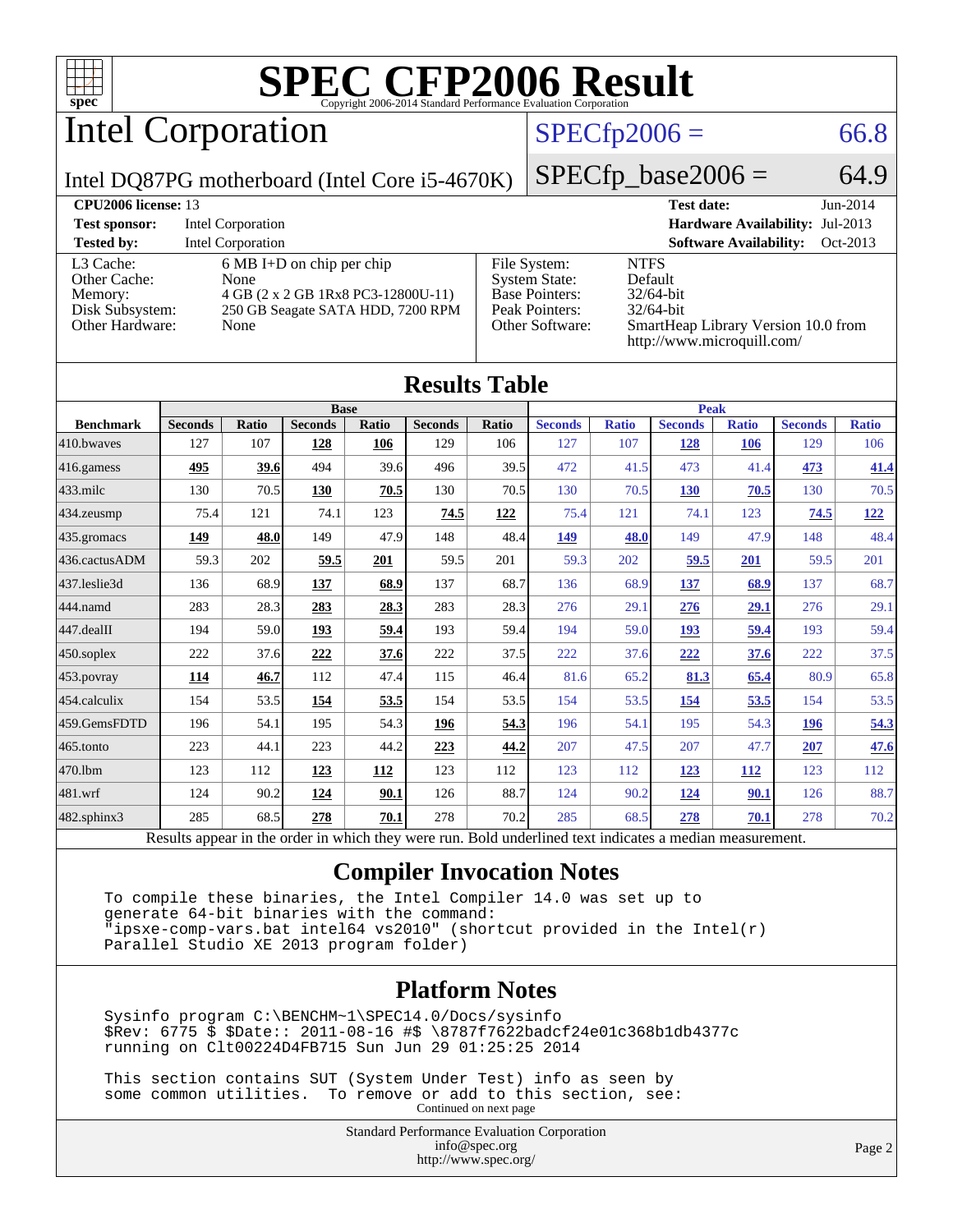

Intel Corporation

 $SPECTp2006 = 66.8$ 

Intel DQ87PG motherboard (Intel Core i5-4670K)

**[Test sponsor:](http://www.spec.org/auto/cpu2006/Docs/result-fields.html#Testsponsor)** Intel Corporation **[Hardware Availability:](http://www.spec.org/auto/cpu2006/Docs/result-fields.html#HardwareAvailability)** Jul-2013

 $SPECTp\_base2006 = 64.9$ 

**[CPU2006 license:](http://www.spec.org/auto/cpu2006/Docs/result-fields.html#CPU2006license)** 13 **[Test date:](http://www.spec.org/auto/cpu2006/Docs/result-fields.html#Testdate)** Jun-2014 **[Tested by:](http://www.spec.org/auto/cpu2006/Docs/result-fields.html#Testedby)** Intel Corporation **[Software Availability:](http://www.spec.org/auto/cpu2006/Docs/result-fields.html#SoftwareAvailability)** Oct-2013

#### **[Platform Notes \(Continued\)](http://www.spec.org/auto/cpu2006/Docs/result-fields.html#PlatformNotes)**

<http://www.spec.org/cpu2006/Docs/config.html#sysinfo>

 Trying 'systeminfo' OS Name : Microsoft Windows 7 Enterprise<br>OS Version : 6.1.7601 Service Pack 1 Build : 6.1.7601 Service Pack 1 Build 7601 System Manufacturer: INTEL\_ System Model : DQ87PG Processor(s) : 1 Processor(s) Installed. [01]: Intel64 Family 6 Model 60 Stepping 3 GenuineIntel ~3401 Mhz BIOS Version : Intel(R) Corp. PGQ8710H.86A.0036.2013.0702.1908, 7/2/2013 Total Physical Memory: 3,749 MB Trying 'wmic cpu get /value' DeviceID : CPU0<br>L2CacheSize : 1024 L2CacheSize : 1024<br>L3CacheSize : 6144 L3CacheSize MaxClockSpeed : 3401 Name : Intel(R) Core(TM) i5-4670K CPU @ 3.40GHz NumberOfCores : 4 NumberOfLogicalProcessors: 4

 (End of data from sysinfo program) BIOS: SATA mode set to RAID Windows Disk Driver: Intel Rapid Storage Technology 12.5.0.1066 Windows Chipset Driver: Intel Chipset Driver 9.4.0.1027

#### **[Component Notes](http://www.spec.org/auto/cpu2006/Docs/result-fields.html#ComponentNotes)**

 Tested systems can be used with Shin-G ATX case, PC Power and Cooling 1200W power supply Micron MT8JTF25664AZ-1G6 Series Memory DIMMs

#### **[General Notes](http://www.spec.org/auto/cpu2006/Docs/result-fields.html#GeneralNotes)**

 OMP\_NUM\_THREADS set to number of processors cores KMP\_AFFINITY set to granularity=fine,scatter Binaries compiled on a system with 1x Intel Core i7-860 CPU + 8GB memory using Windows 7 Enterprise 64-bit

## **[Base Compiler Invocation](http://www.spec.org/auto/cpu2006/Docs/result-fields.html#BaseCompilerInvocation)**

[C benchmarks](http://www.spec.org/auto/cpu2006/Docs/result-fields.html#Cbenchmarks): [icl -Qvc10](http://www.spec.org/cpu2006/results/res2014q3/cpu2006-20140630-30126.flags.html#user_CCbase_intel_icc_vc10_9607f3ecbcdf68042245f068e51b40c1) [-Qstd=c99](http://www.spec.org/cpu2006/results/res2014q3/cpu2006-20140630-30126.flags.html#user_CCbase_intel_compiler_c99_mode_1a3d110e3041b3ad4466830521bdad2a)

[C++ benchmarks:](http://www.spec.org/auto/cpu2006/Docs/result-fields.html#CXXbenchmarks) [icl -Qvc10](http://www.spec.org/cpu2006/results/res2014q3/cpu2006-20140630-30126.flags.html#user_CXXbase_intel_icc_vc10_9607f3ecbcdf68042245f068e51b40c1)

Continued on next page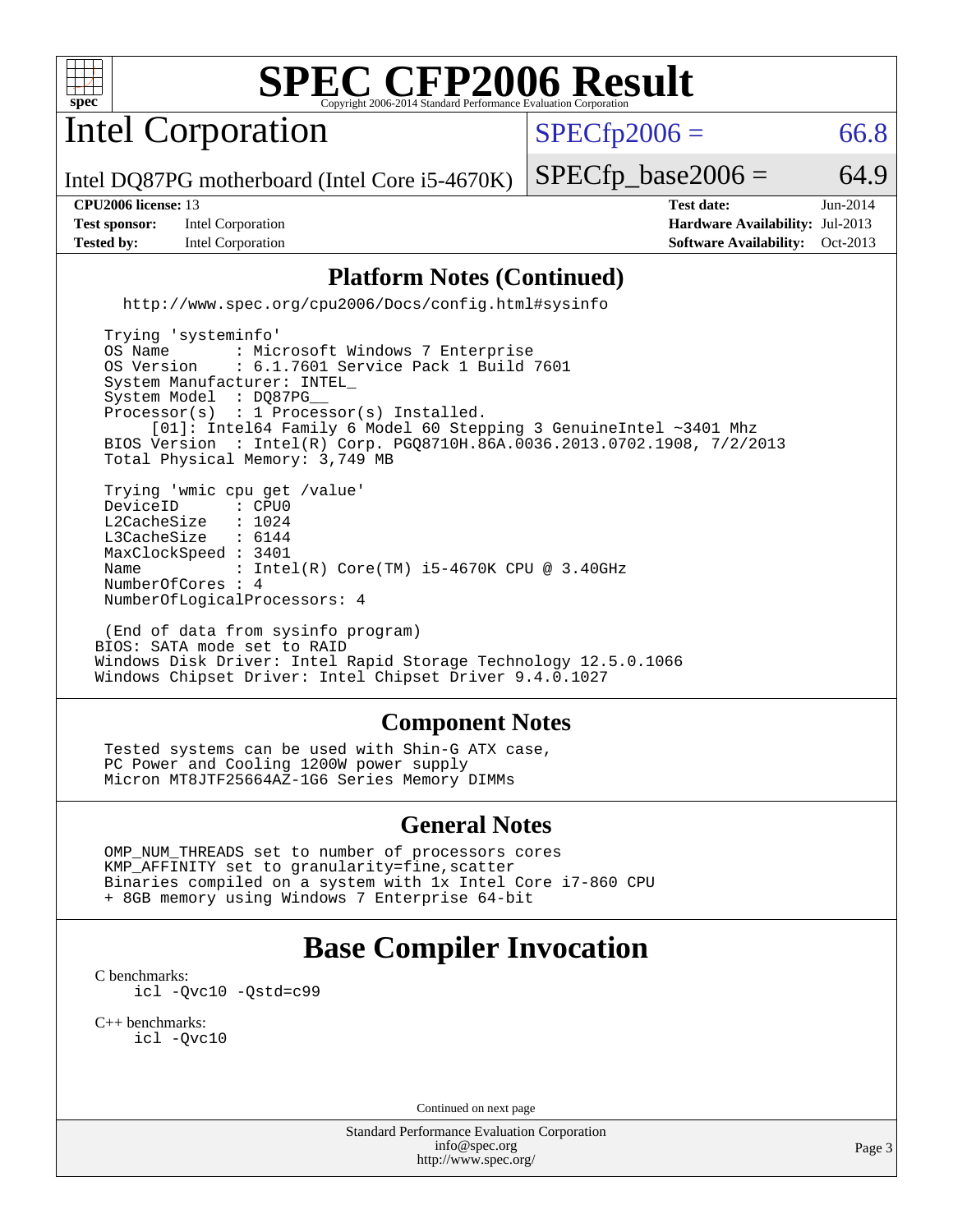

Intel Corporation

 $SPECTp2006 = 66.8$ 

Intel DQ87PG motherboard (Intel Core i5-4670K)

 $SPECfp\_base2006 = 64.9$ **[CPU2006 license:](http://www.spec.org/auto/cpu2006/Docs/result-fields.html#CPU2006license)** 13 **[Test date:](http://www.spec.org/auto/cpu2006/Docs/result-fields.html#Testdate)** Jun-2014

**[Test sponsor:](http://www.spec.org/auto/cpu2006/Docs/result-fields.html#Testsponsor)** Intel Corporation **[Hardware Availability:](http://www.spec.org/auto/cpu2006/Docs/result-fields.html#HardwareAvailability)** Jul-2013 **[Tested by:](http://www.spec.org/auto/cpu2006/Docs/result-fields.html#Testedby)** Intel Corporation **[Software Availability:](http://www.spec.org/auto/cpu2006/Docs/result-fields.html#SoftwareAvailability)** Oct-2013

# **[Base Compiler Invocation \(Continued\)](http://www.spec.org/auto/cpu2006/Docs/result-fields.html#BaseCompilerInvocation)**

[Fortran benchmarks](http://www.spec.org/auto/cpu2006/Docs/result-fields.html#Fortranbenchmarks): [ifort](http://www.spec.org/cpu2006/results/res2014q3/cpu2006-20140630-30126.flags.html#user_FCbase_intel_ifort_8a5e5e06b19a251bdeaf8fdab5d62f20)

[Benchmarks using both Fortran and C](http://www.spec.org/auto/cpu2006/Docs/result-fields.html#BenchmarksusingbothFortranandC): [icl -Qvc10](http://www.spec.org/cpu2006/results/res2014q3/cpu2006-20140630-30126.flags.html#user_CC_FCbase_intel_icc_vc10_9607f3ecbcdf68042245f068e51b40c1) [-Qstd=c99](http://www.spec.org/cpu2006/results/res2014q3/cpu2006-20140630-30126.flags.html#user_CC_FCbase_intel_compiler_c99_mode_1a3d110e3041b3ad4466830521bdad2a) [ifort](http://www.spec.org/cpu2006/results/res2014q3/cpu2006-20140630-30126.flags.html#user_CC_FCbase_intel_ifort_8a5e5e06b19a251bdeaf8fdab5d62f20)

## **[Base Portability Flags](http://www.spec.org/auto/cpu2006/Docs/result-fields.html#BasePortabilityFlags)**

| 410.bwaves: -DSPEC CPU P64   |                                                                                        |
|------------------------------|----------------------------------------------------------------------------------------|
| 416.gamess: -DSPEC_CPU_P64   |                                                                                        |
| 433.milc: -DSPEC CPU P64     |                                                                                        |
| 434.zeusmp: - DSPEC_CPU_P64  |                                                                                        |
| 435.gromacs: -DSPEC CPU P64  |                                                                                        |
|                              | 436.cactusADM: -DSPEC CPU P64 -names: lowercase /assume: underscore                    |
| 437.leslie3d: -DSPEC CPU P64 |                                                                                        |
| 444.namd: -DSPEC CPU P64 /TP |                                                                                        |
|                              | 447.dealII: -DSPEC CPU_P64 -DDEAL_II_MEMBER_VAR_SPECIALIZATION_BUG                     |
|                              | -Ooption, cpp, --ms incompat treatment of commas in macros                             |
| 450.soplex: -DSPEC_CPU_P64   |                                                                                        |
|                              | 453.povray: -DSPEC_CPU_P64 -DSPEC_CPU_NEED_INVHYP -DNEED_INVHYP                        |
|                              | 454.calculix: -DSPEC CPU P64 -DSPEC CPU NOZMODIFIER -names: lowercase                  |
|                              |                                                                                        |
| 465.tonto: -DSPEC CPU P64    |                                                                                        |
|                              |                                                                                        |
|                              | 481.wrf: - DSPEC CPU P64 - DSPEC CPU WINDOWS ICL                                       |
|                              |                                                                                        |
|                              | 459.GemsFDTD: -DSPEC CPU P64<br>470.1bm: -DSPEC CPU P64<br>482.sphinx3: -DSPEC_CPU_P64 |

### **[Base Optimization Flags](http://www.spec.org/auto/cpu2006/Docs/result-fields.html#BaseOptimizationFlags)**

#### [C benchmarks](http://www.spec.org/auto/cpu2006/Docs/result-fields.html#Cbenchmarks):

```
-QxCORE-AVX2 -Qipo -O3 -Qprec-div- -Qparallel -Qansi-alias
-Qopt-prefetch -Qauto-ilp32 /F1000000000
```
[C++ benchmarks:](http://www.spec.org/auto/cpu2006/Docs/result-fields.html#CXXbenchmarks)

[-QxCORE-AVX2](http://www.spec.org/cpu2006/results/res2014q3/cpu2006-20140630-30126.flags.html#user_CXXbase_f-QxAVX2_f98716b5f9e905f99c943c56f21bf430) [-Qipo](http://www.spec.org/cpu2006/results/res2014q3/cpu2006-20140630-30126.flags.html#user_CXXbase_f-Qipo) [-O3](http://www.spec.org/cpu2006/results/res2014q3/cpu2006-20140630-30126.flags.html#user_CXXbase_f-O3) [-Qprec-div-](http://www.spec.org/cpu2006/results/res2014q3/cpu2006-20140630-30126.flags.html#user_CXXbase_f-Qprec-div-) [-Qparallel](http://www.spec.org/cpu2006/results/res2014q3/cpu2006-20140630-30126.flags.html#user_CXXbase_f-Qparallel) [-Qansi-alias](http://www.spec.org/cpu2006/results/res2014q3/cpu2006-20140630-30126.flags.html#user_CXXbase_f-Qansi-alias) [-Qopt-prefetch](http://www.spec.org/cpu2006/results/res2014q3/cpu2006-20140630-30126.flags.html#user_CXXbase_f-Qprefetch_37c211608666b9dff9380561f602f0a8) [-Qcxx-features](http://www.spec.org/cpu2006/results/res2014q3/cpu2006-20140630-30126.flags.html#user_CXXbase_f-Qcxx_features_dbf36c8a6dba956e22f1645e4dcd4d98) [-Qauto-ilp32](http://www.spec.org/cpu2006/results/res2014q3/cpu2006-20140630-30126.flags.html#user_CXXbase_f-Qauto-ilp32) [/F1000000000](http://www.spec.org/cpu2006/results/res2014q3/cpu2006-20140630-30126.flags.html#user_CXXbase_set_stack_space_25d7749c1988d91b7f93afbc0ec53727) [shlW64M.lib](http://www.spec.org/cpu2006/results/res2014q3/cpu2006-20140630-30126.flags.html#user_CXXbase_SmartHeap64_c4f7f76711bdf8c0633a5c1edf6e5396)  [-link /FORCE:MULTIPLE](http://www.spec.org/cpu2006/results/res2014q3/cpu2006-20140630-30126.flags.html#user_CXXbase_link_force_multiple2_070fe330869edf77077b841074b8b0b6)

#### [Fortran benchmarks](http://www.spec.org/auto/cpu2006/Docs/result-fields.html#Fortranbenchmarks):

[-QxCORE-AVX2](http://www.spec.org/cpu2006/results/res2014q3/cpu2006-20140630-30126.flags.html#user_FCbase_f-QxAVX2_f98716b5f9e905f99c943c56f21bf430) [-Qipo](http://www.spec.org/cpu2006/results/res2014q3/cpu2006-20140630-30126.flags.html#user_FCbase_f-Qipo) [-O3](http://www.spec.org/cpu2006/results/res2014q3/cpu2006-20140630-30126.flags.html#user_FCbase_f-O3) [-Qprec-div-](http://www.spec.org/cpu2006/results/res2014q3/cpu2006-20140630-30126.flags.html#user_FCbase_f-Qprec-div-) [-Qparallel](http://www.spec.org/cpu2006/results/res2014q3/cpu2006-20140630-30126.flags.html#user_FCbase_f-Qparallel) [-Qansi-alias](http://www.spec.org/cpu2006/results/res2014q3/cpu2006-20140630-30126.flags.html#user_FCbase_f-Qansi-alias) [-Qopt-prefetch](http://www.spec.org/cpu2006/results/res2014q3/cpu2006-20140630-30126.flags.html#user_FCbase_f-Qprefetch_37c211608666b9dff9380561f602f0a8) [/F1000000000](http://www.spec.org/cpu2006/results/res2014q3/cpu2006-20140630-30126.flags.html#user_FCbase_set_stack_space_25d7749c1988d91b7f93afbc0ec53727)

[Benchmarks using both Fortran and C](http://www.spec.org/auto/cpu2006/Docs/result-fields.html#BenchmarksusingbothFortranandC):

```
-QxCORE-AVX2 -Qipo -O3 -Qprec-div- -Qparallel -Qansi-alias
-Qopt-prefetch -Qauto-ilp32 /F1000000000
```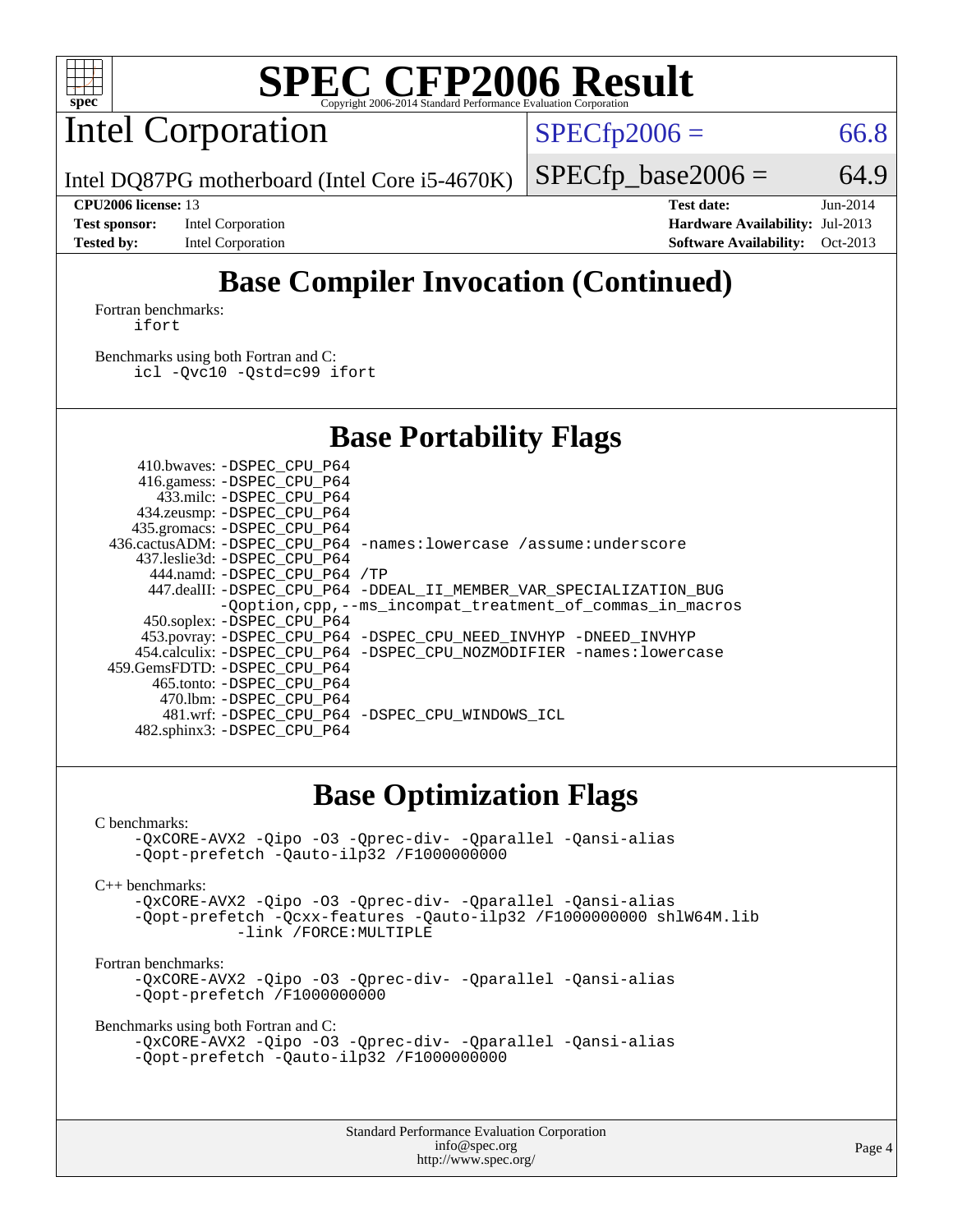

# Intel Corporation

 $SPECTp2006 = 66.8$ 

Intel DQ87PG motherboard (Intel Core i5-4670K)

**[Tested by:](http://www.spec.org/auto/cpu2006/Docs/result-fields.html#Testedby)** Intel Corporation **[Software Availability:](http://www.spec.org/auto/cpu2006/Docs/result-fields.html#SoftwareAvailability)** Oct-2013

**[CPU2006 license:](http://www.spec.org/auto/cpu2006/Docs/result-fields.html#CPU2006license)** 13 **[Test date:](http://www.spec.org/auto/cpu2006/Docs/result-fields.html#Testdate)** Jun-2014 **[Test sponsor:](http://www.spec.org/auto/cpu2006/Docs/result-fields.html#Testsponsor)** Intel Corporation **[Hardware Availability:](http://www.spec.org/auto/cpu2006/Docs/result-fields.html#HardwareAvailability)** Jul-2013

 $SPECfp\_base2006 = 64.9$ 

## **[Peak Compiler Invocation](http://www.spec.org/auto/cpu2006/Docs/result-fields.html#PeakCompilerInvocation)**

[C benchmarks](http://www.spec.org/auto/cpu2006/Docs/result-fields.html#Cbenchmarks): [icl -Qvc10](http://www.spec.org/cpu2006/results/res2014q3/cpu2006-20140630-30126.flags.html#user_CCpeak_intel_icc_vc10_9607f3ecbcdf68042245f068e51b40c1) [-Qstd=c99](http://www.spec.org/cpu2006/results/res2014q3/cpu2006-20140630-30126.flags.html#user_CCpeak_intel_compiler_c99_mode_1a3d110e3041b3ad4466830521bdad2a)

[C++ benchmarks:](http://www.spec.org/auto/cpu2006/Docs/result-fields.html#CXXbenchmarks) [icl -Qvc10](http://www.spec.org/cpu2006/results/res2014q3/cpu2006-20140630-30126.flags.html#user_CXXpeak_intel_icc_vc10_9607f3ecbcdf68042245f068e51b40c1)

[Fortran benchmarks](http://www.spec.org/auto/cpu2006/Docs/result-fields.html#Fortranbenchmarks): [ifort](http://www.spec.org/cpu2006/results/res2014q3/cpu2006-20140630-30126.flags.html#user_FCpeak_intel_ifort_8a5e5e06b19a251bdeaf8fdab5d62f20)

[Benchmarks using both Fortran and C](http://www.spec.org/auto/cpu2006/Docs/result-fields.html#BenchmarksusingbothFortranandC): [icl -Qvc10](http://www.spec.org/cpu2006/results/res2014q3/cpu2006-20140630-30126.flags.html#user_CC_FCpeak_intel_icc_vc10_9607f3ecbcdf68042245f068e51b40c1) [-Qstd=c99](http://www.spec.org/cpu2006/results/res2014q3/cpu2006-20140630-30126.flags.html#user_CC_FCpeak_intel_compiler_c99_mode_1a3d110e3041b3ad4466830521bdad2a) [ifort](http://www.spec.org/cpu2006/results/res2014q3/cpu2006-20140630-30126.flags.html#user_CC_FCpeak_intel_ifort_8a5e5e06b19a251bdeaf8fdab5d62f20)

### **[Peak Portability Flags](http://www.spec.org/auto/cpu2006/Docs/result-fields.html#PeakPortabilityFlags)**

Same as Base Portability Flags

## **[Peak Optimization Flags](http://www.spec.org/auto/cpu2006/Docs/result-fields.html#PeakOptimizationFlags)**

[C benchmarks](http://www.spec.org/auto/cpu2006/Docs/result-fields.html#Cbenchmarks):

 433.milc: basepeak = yes  $470.1$ bm: basepeak = yes

 $482$ .sphinx3: basepeak = yes

#### [C++ benchmarks:](http://www.spec.org/auto/cpu2006/Docs/result-fields.html#CXXbenchmarks)

 444.namd: [-QxCORE-AVX2](http://www.spec.org/cpu2006/results/res2014q3/cpu2006-20140630-30126.flags.html#user_peakPASS2_CXXFLAGSPASS2_LDFLAGS444_namd_f-QxAVX2_f98716b5f9e905f99c943c56f21bf430)(pass 2) [-Qprof\\_gen](http://www.spec.org/cpu2006/results/res2014q3/cpu2006-20140630-30126.flags.html#user_peakPASS1_CXXFLAGSPASS1_LDFLAGS444_namd_Qprof_gen)(pass 1) [-Qprof\\_use](http://www.spec.org/cpu2006/results/res2014q3/cpu2006-20140630-30126.flags.html#user_peakPASS2_CXXFLAGSPASS2_LDFLAGS444_namd_Qprof_use)(pass 2) [-Qipo](http://www.spec.org/cpu2006/results/res2014q3/cpu2006-20140630-30126.flags.html#user_peakOPTIMIZE444_namd_f-Qipo) [-O3](http://www.spec.org/cpu2006/results/res2014q3/cpu2006-20140630-30126.flags.html#user_peakOPTIMIZE444_namd_f-O3) [-Qprec-div-](http://www.spec.org/cpu2006/results/res2014q3/cpu2006-20140630-30126.flags.html#user_peakOPTIMIZE444_namd_f-Qprec-div-) [-Oa](http://www.spec.org/cpu2006/results/res2014q3/cpu2006-20140630-30126.flags.html#user_peakOPTIMIZE444_namd_f-Oa) [-Qauto-ilp32](http://www.spec.org/cpu2006/results/res2014q3/cpu2006-20140630-30126.flags.html#user_peakCXXOPTIMIZE444_namd_f-Qauto-ilp32) [/F1000000000](http://www.spec.org/cpu2006/results/res2014q3/cpu2006-20140630-30126.flags.html#user_peakEXTRA_LDFLAGS444_namd_set_stack_space_25d7749c1988d91b7f93afbc0ec53727)0<br>shlW64M.lib -link /FORCE:MULTIPLE -link /FORCE: MULTIPLE

447.dealII: basepeak = yes

 $450$ .soplex: basepeak = yes

 453.povray: [-QxCORE-AVX2](http://www.spec.org/cpu2006/results/res2014q3/cpu2006-20140630-30126.flags.html#user_peakPASS2_CXXFLAGSPASS2_LDFLAGS453_povray_f-QxAVX2_f98716b5f9e905f99c943c56f21bf430)(pass 2) [-Qprof\\_gen](http://www.spec.org/cpu2006/results/res2014q3/cpu2006-20140630-30126.flags.html#user_peakPASS1_CXXFLAGSPASS1_LDFLAGS453_povray_Qprof_gen)(pass 1) [-Qprof\\_use](http://www.spec.org/cpu2006/results/res2014q3/cpu2006-20140630-30126.flags.html#user_peakPASS2_CXXFLAGSPASS2_LDFLAGS453_povray_Qprof_use)(pass 2) [-Qipo](http://www.spec.org/cpu2006/results/res2014q3/cpu2006-20140630-30126.flags.html#user_peakOPTIMIZE453_povray_f-Qipo) [-O3](http://www.spec.org/cpu2006/results/res2014q3/cpu2006-20140630-30126.flags.html#user_peakOPTIMIZE453_povray_f-O3) [-Qprec-div-](http://www.spec.org/cpu2006/results/res2014q3/cpu2006-20140630-30126.flags.html#user_peakOPTIMIZE453_povray_f-Qprec-div-) [-Qunroll4](http://www.spec.org/cpu2006/results/res2014q3/cpu2006-20140630-30126.flags.html#user_peakOPTIMIZE453_povray_f-Qunroll_013b1c0ea3aa84ef2c65e488bcc3d968) [-Qansi-alias](http://www.spec.org/cpu2006/results/res2014q3/cpu2006-20140630-30126.flags.html#user_peakOPTIMIZE453_povray_f-Qansi-alias) [-Qauto-ilp32](http://www.spec.org/cpu2006/results/res2014q3/cpu2006-20140630-30126.flags.html#user_peakCXXOPTIMIZE453_povray_f-Qauto-ilp32) [/F1000000000](http://www.spec.org/cpu2006/results/res2014q3/cpu2006-20140630-30126.flags.html#user_peakEXTRA_LDFLAGS453_povray_set_stack_space_25d7749c1988d91b7f93afbc0ec53727) [shlW64M.lib](http://www.spec.org/cpu2006/results/res2014q3/cpu2006-20140630-30126.flags.html#user_peakEXTRA_LIBS453_povray_SmartHeap64_c4f7f76711bdf8c0633a5c1edf6e5396)

[Fortran benchmarks](http://www.spec.org/auto/cpu2006/Docs/result-fields.html#Fortranbenchmarks):

 $410.bwaves: basepeak = yes$  416.gamess: [-QxCORE-AVX2](http://www.spec.org/cpu2006/results/res2014q3/cpu2006-20140630-30126.flags.html#user_peakPASS2_FFLAGSPASS2_LDFLAGS416_gamess_f-QxAVX2_f98716b5f9e905f99c943c56f21bf430)(pass 2) [-Qprof\\_gen](http://www.spec.org/cpu2006/results/res2014q3/cpu2006-20140630-30126.flags.html#user_peakPASS1_FFLAGSPASS1_LDFLAGS416_gamess_Qprof_gen)(pass 1) [-Qprof\\_use](http://www.spec.org/cpu2006/results/res2014q3/cpu2006-20140630-30126.flags.html#user_peakPASS2_FFLAGSPASS2_LDFLAGS416_gamess_Qprof_use)(pass 2) [-Qipo](http://www.spec.org/cpu2006/results/res2014q3/cpu2006-20140630-30126.flags.html#user_peakOPTIMIZE416_gamess_f-Qipo) [-O3](http://www.spec.org/cpu2006/results/res2014q3/cpu2006-20140630-30126.flags.html#user_peakOPTIMIZE416_gamess_f-O3) [-Qprec-div-](http://www.spec.org/cpu2006/results/res2014q3/cpu2006-20140630-30126.flags.html#user_peakOPTIMIZE416_gamess_f-Qprec-div-) [-Qunroll2](http://www.spec.org/cpu2006/results/res2014q3/cpu2006-20140630-30126.flags.html#user_peakOPTIMIZE416_gamess_f-Qunroll_1d9456aa650e77fc2a0cf43cef3fa08c) [-Ob0](http://www.spec.org/cpu2006/results/res2014q3/cpu2006-20140630-30126.flags.html#user_peakOPTIMIZE416_gamess_f-Ob_n_fbe6f6428adb7d4b74b1e99bb2444c2d) [-Qansi-alias](http://www.spec.org/cpu2006/results/res2014q3/cpu2006-20140630-30126.flags.html#user_peakOPTIMIZE416_gamess_f-Qansi-alias) [-Qscalar-rep-](http://www.spec.org/cpu2006/results/res2014q3/cpu2006-20140630-30126.flags.html#user_peakOPTIMIZE416_gamess_f-Qscalar-rep_02cb9e11a5340d80ab3062d84e5dfb2e) [/F1000000000](http://www.spec.org/cpu2006/results/res2014q3/cpu2006-20140630-30126.flags.html#user_peakEXTRA_LDFLAGS416_gamess_set_stack_space_25d7749c1988d91b7f93afbc0ec53727) Continued on next page